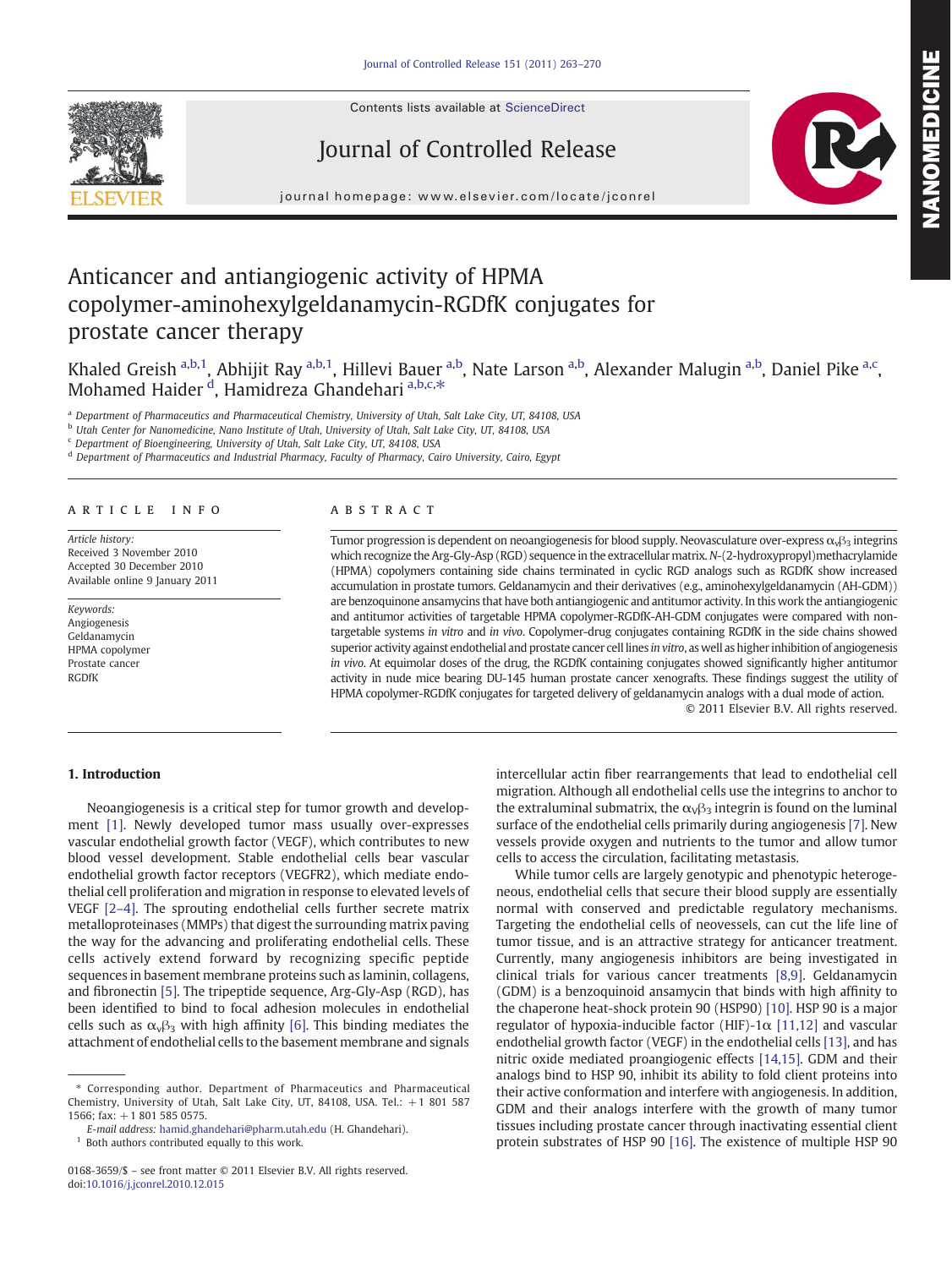<span id="page-1-0"></span>dependent pathways in suppressing both angiogenesis and tumor growth has resulted in a substantial interest in geldanamycin analogs. However clinical development of these drugs has been stalled by poor water solubility and hepatic toxicity. Conjugation of toxic and hydrophobic drugs with macromolecular therapeutics can improve their water solubility and safety [\[17\]](#page-7-0). The large size of such systems results in enhanced permeability and retention (EPR) in solid tumors [\[18\]](#page-7-0). N-(2-hydroxypropyl)methacrylamide (HPMA) copolymers are one example of water-soluble polymeric drug carriers that have been extensively studied for delivery of anticancer and antiangiogenic drugs [19–[21\]](#page-7-0). We have previously demonstrated that attachment of cyclic RGD analogs to HPMA copolymers increases their accumulation in solid tumors of prostate, lung and breast [\[22\]](#page-7-0), showing their potential for targeted delivery of anticancer drugs and contrast agents. In this work the synthesis, characterization, and antitumor and antiangiogenic activities of HPMA copolymer-RGDfK-AH-GDM conjugates in vitro and in vivo are reported.

### 2. Materials and methods

#### 2.1. Materials

Geldanamycin (NSC 122750) was kindly supplied by the National Cancer Institute Developmental Therapeutics Program (Dr. E. Tabibi). RGDfK (MW 604.5) was obtained from AnaSpec, Inc. (San Jose, CA) at  $>95\%$  purity and used as supplied. Comonomers of N-(2-hydroxypropyl) methacrylamide (HPMA) [\[23\],](#page-7-0) N-methacryloyl glycyl-glycyl-p-nitrophenyl ester (MA-GG-ONp) , N-methacryloyl- glycyl-phenylalanylleucyl-glycine (MA-GFLG-OH) and N-methacryloyl-glycylphenylalanylleucylglycine-p-nitrophenyl ester (MA-GFLG-ONp) were synthesized and characterized according to previously described methods [\[24,25\].](#page-7-0) Human Umbilical Vein Endothelial Cells (HUVEC), and prostate cancer cell line DU-145 were obtained from American Type Culture Collection (ATCC, Manassas, VA). DU-145 cells were cultured in RPMI 1640 media (In vitrogen, Carlsbad, CA) supplemented with 4 μM-glutamine and 10% (v/v) heat-inactivated fetal bovine serum (FBS). HUVEC cells were cultured in endothelial cell growth media-2 (EGM-2: Lonza, Walkersville, MD). Cell Counting Kit-8 (CCK-8) was used to evaluate cell viability after exposure to different study compounds (Dojindo, Kumamoto, Japan). The basement membrane extract of murine tumor Matrigel (Becton Dickinson Bioscience, San Jose, CA) was used for evaluation of endothelial cell tube formation inhibition. The antiangiogenic effect of the conjugates was quantified in vivo using a directed angiogenesis assay kit (Trevigen, Inc., Gaithersburg, MD).

# 2.2. Synthesis and characterization of HPMA copolymer-geldanamycinpeptide conjugates

# 2.2.1. Synthesis and characterization of drug-containing comonomers

The synthesis of 17-(6-aminohexylamino)-17-demethoxygeldanamycin (AH-GDM), 17-(6-aminohexylamino)-17-demethoxygeldanamycin hydrochloride (AH-GDM.HCl) and N-methacryloylgly-

cylphenylalanylleucylglycl-17-(6-aminohexylamino)-17-demethoxygeldanamycin (MA-GFLG-AH-GDM) were carried out according to previously described procedures [\[26\]](#page-7-0). Resulting products were verified by thin layer chromatography (TLC), mass spectrometry (MS) and nuclear magnetic resonance (NMR) spectroscopy and compared with previously published data [\[26\].](#page-7-0) The high resolution mass spectra of comonomer (MA-GFLG-AH-GDM) corresponded to  $C_{57}H_{83}N_8O_{13}^+$  m/z M<sup>+1</sup> (calculated 1087.60796 and found 1087.6089).

### 2.2.2. Synthesis and characterization of polymeric conjugates

Varying feed comonomer ratios (Table 1) were used for the synthesis of HPMA copolymers via free radical copolymerization in acetone: DMSO [9: 1] using N, N′-azobisisobutyronitrile (AIBN) as initiator by procedure described previously [\[27\]](#page-7-0). Briefly, copolymers P1 (poly(HPMA-co-AH-GDM), the low molecular weight conjugate) and P3 poly(HPMA-co-(MA-GFLG-AH-GDM)-co-(MA-GG-RGDfK)) were synthesized using comonomers of HPMA (0.5 g, 3.477 mmol), MA-GFLG-AH-GDM (0.2588 g, 0.238 mmol), MA-GG-ONp (0.3060 g, 0.952 mmol) and MA-Try (0.0237 g, 0.095 mmol) which were dissolved in acetone (5.3 ml) and DMSO (0.6 ml). The ratio of comonomers to initiator to solvent was maintained at 12.5:0.6: 86.9 (w/w/w). The reaction mixture was flushed under nitrogen in a glass ampoule and subsequently sealed. The reaction was carried out in darkness at 50 °C for 24 h. The product was obtained by pouring the reaction mixture into diethyl ether to remove DMSO and assist precipitation of poly(HPMA-co-(MA-GFLG-AH-GDM)-co-(MA-GG-ONp)) (P0). Copolymer P1 conjugate was also prepared as above by the hydrolysis of precursor copolymer P0 to remove the activating group ONp. An aliquot of the polymeric precursor was hydrolyzed using 1.0 N sodium hydroxide (NaOH) to determine the p-nitrophenol (ONp) content of released ONp by UV spectrophotometry at 400 nm. HPMA copolymer-AH-GDM-RGDfK conjugate (P3) was synthesized via ONp ester aminolysis of the polymeric precursor (P0). P0 (0.3000 g) was reacted with RGDfK (0.1584 g) in anhydrous DMSO (5 ml) in the presence of pyridine for 24 h followed by the addition of diisopropylethylamine (DIPEA). The reaction mixture was further stirred for 4 h to maximize the attachment of RGDfK. The unreacted ONp was hydrolyzed by slow addition of 0.1 N NaOH (to prevent undesired hydrolysis of drug or targeting moiety) resulting in copolymer P3. Polymer conjugates were dialyzed against distilled water in a regenerated cellulose dialysis membrane of molecular weight cut off (MWCO) 3.5 kDa (Spectrum Laboratories, Inc., Rancho Dominguez, CA) to remove low molecular weight impurities for 72 h.

Samples were further purified by fractionation using size exclusion chromatography (SEC) on a Superose 6 column (10 mm  $\times$  30 cm) (GE Healthcare, Piscataway, NJ) and a Fast Protein Liquid Chromatography (FPLC) system (GE Healthcare) to remove small molecular weight impurities. Peaks that eluted off the column were then monitored via both ultra-violet absorbance (UV), differential refractive index (RI), multi-angle laser-light scattering (MALLS), and quasi-elastic light scattering (QELS) using a DAWN HELEOS II light scattering instrument (Wyatt Technologies, Santa Barbara, CA) with imbedded QELS and an

|--|

Characteristics of HPMA copolymer conjugates.

| Characteristics of Thema copolymer compagnes. |                         |             |                          |                          |        |               |                            |             |                                 |                       |                              |  |
|-----------------------------------------------|-------------------------|-------------|--------------------------|--------------------------|--------|---------------|----------------------------|-------------|---------------------------------|-----------------------|------------------------------|--|
|                                               | Feed composition (mol%) |             |                          |                          |        |               | Hydrodynamic               | $M_w/M_n^c$ | AH-GDM                          | Drug per              | <b>RGDfK</b>                 |  |
|                                               | Polymer                 | <b>HPMA</b> | MA-GG-ON <sub>D</sub>    | MA-GFLG-AH-GDM           | MA-Tvr | kDa)<br>`SEC` | diameter $(nm)^b$<br>QELS) |             | content <sup>a</sup><br>(wt, %) | backbone <sup>e</sup> | per<br>backbone <sup>r</sup> |  |
|                                               |                         |             |                          |                          |        |               |                            |             |                                 |                       |                              |  |
| P1                                            | HPMA-GFLG-AH-GDM        | 73          | 20                       |                          |        | 22.2          | 3.2                        | 1.5         | 19.99                           | 6.88                  |                              |  |
| P <sub>2</sub>                                | HPMA-GFLG-AH-GDM        | 93          | $\overline{\phantom{0}}$ |                          |        | 38.7          | 7.3                        | 3.5         | 26.85                           | 16.11                 |                              |  |
| P3                                            | HPMA-GFLG-AH-GDM-RGDfK  | 73          | 20                       |                          |        | 18            | 3.0                        | 1.3         | 21.80                           | 6.08                  | 8.44                         |  |
| P <sub>4</sub>                                | <b>HPMA-RGDfK</b>       | 78          | 20                       | $\overline{\phantom{0}}$ |        | 20.7          | 5.0                        | 2.4         |                                 | $\qquad \qquad$       | 8.57                         |  |
| Р5                                            | <b>HPMA</b>             | 100         | -                        | $\overline{\phantom{m}}$ |        | 51            | 8.4                        | 1.13        |                                 |                       |                              |  |

<sup>a</sup>Estimated by size exclusion chromatography (SEC), <sup>b</sup>Determined by Quasi Elastic Laser Light Scattering, <sup>c</sup>Polydispersity index as a ratio of weight average molecular weight (M<sub>w</sub>) and number average molecular weight (M<sub>n</sub>), <sup>d</sup>Drug content as measured by UV spectroscopy, <sup>e</sup>Estimated from molecular weight as calculated by SEC, <sup>f</sup>Determined by amino acid analysis and calculated molecular weight by SEC.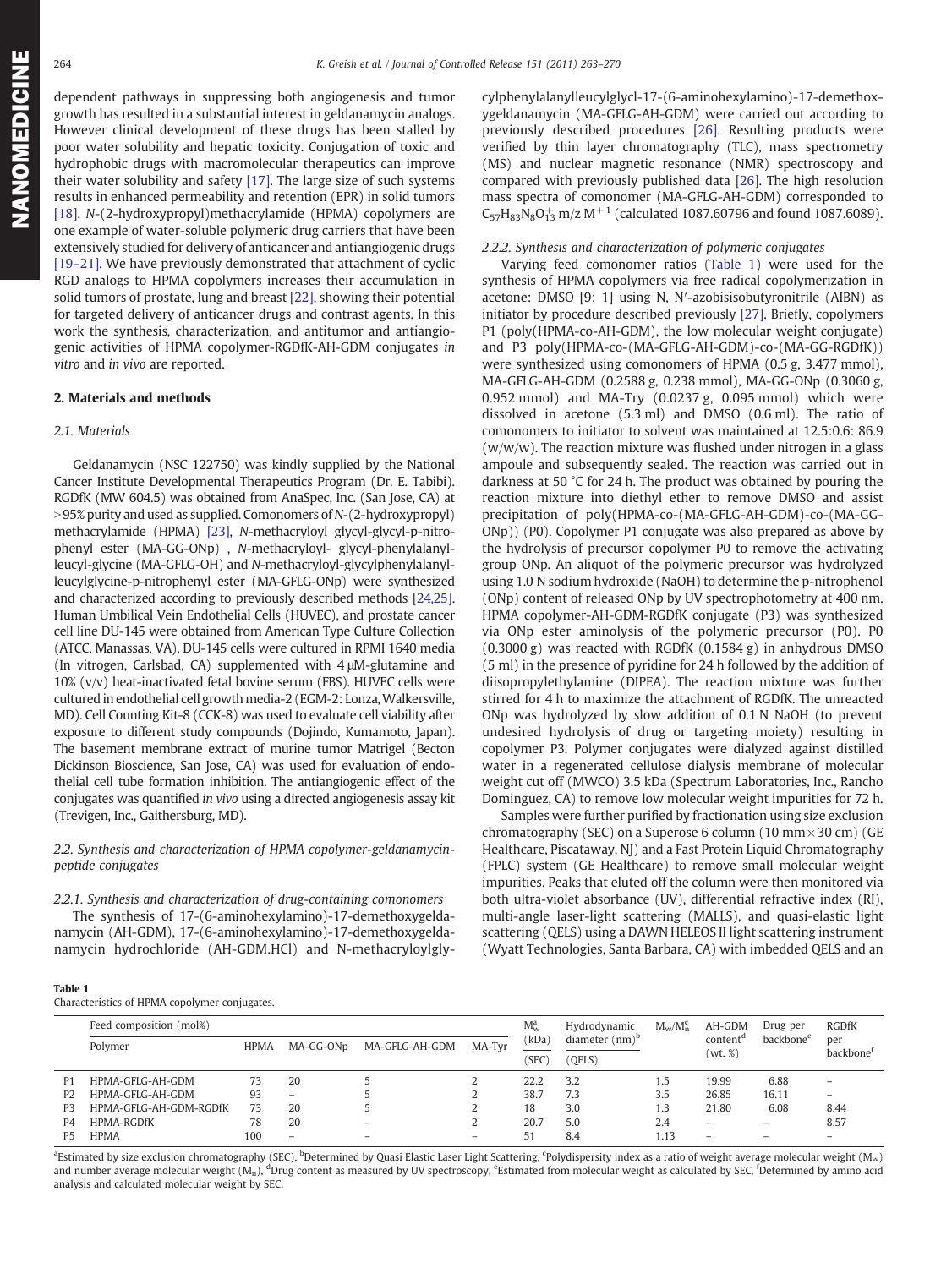OptiLab rEX differential refractometer (Wyatt Technologies). The Superose 6 column was calibrated with fractions of known molecular weight homopolymers of poly(HPMA). Targeting peptide content of the conjugate was determined by amino acid analysis (University of Utah Core Research Facilities, Salt Lake City, UT). AH-GDM content of the polymeric conjugates was determined by UV spectrophotometry at 340 nm.

The weight average molecular weights of the copolymers  $(M_w)$ were determined from the simultaneous measurement of the light scattering intensity at 17 angles and of the sample concentration by the refractive index detector. All data was collected and analyzed using Wyatt Technology Corporation Astra 5.3.4.13 light scattering software.

# 2.3. In vitro viability assessment

Growth inhibition effect of modified drug (AH-GDM) and the copolymers was evaluated on DU-145 and HUVEC cell lines utilizing CCK-8 assay by pulse chase technique to elucidate the cytotoxic effect of the samples in a time frame equivalent to that of their circulatory half-life as measured previously in vivo [\[28\].](#page-7-0) 3000 DU-145 or 5000 HUVEC cells per well were seeded in 96-well plates and incubated for 24 h. Cells were then treated with drug and copolymer solutions in complete media for 1.7 h. Subsequently cells were washed twice with buffered phosphate saline and fresh media was added. Following washing of test compounds, cells were further incubated for 72 h. CCK-8 solution was then added at 10 uL per well, and the plate was incubated for 1.5 h. Water-soluble tetrazolium salt [2-(2-methoxy-4 nitrophenyl)-3-(4- nitrophenyl)-5-(2,4-disulfophenyl)-2H-tetrazolium, monosodium salt] was reduced by mitochondrial dehydrogenases in active cells resulting in yellow colored water-soluble formazan. The resulting color in active cells was quantified by absorbance at 450 nm using a microplate reader (SPECTRAmax, Molecular Devices). Cell growth inhibition was determined after 72 h incubation and expressed as % cell viability compared to untreated cells. Experiments were conducted in the exponential growth phase.  $IC_{50}$  values were determined by nonlinear regression analysis using GraphPad Prism software.

#### 2.4. In vitro endothelial tube formation inhibition assay

Growth factor–reduced Matrigel matrix was defrosted over night at 4 °C. 250 uL were pipetted in each well of a 24 well plate and four wells were used for each treatment condition. The gel was formed at 37 °C and 5%  $CO<sub>2</sub>$  within 30 min. 400 uL aliquots of HUVEC cell suspension containing 40,000 cells were then treated with 1.6 uM of P1, P3, AH-GDM, or medium (as control). The polymer and cells were both added to the gel, and the plate was further incubated at 37 °C and  $5\%$  CO<sub>2</sub> for 24 h. All formed tubes were then counted using  $4 \times$  magnification of inverted microscope attached to Nikon DXM 1200C image capture system, coupled with NJS-Elements F 3.0 image management software (Nikon, Melville, NY). The results are the average of 2 independent experiments.

#### 2.5. In vitro migration assay

To assess HUVEC migration response to study compounds, the "scratch" wound assay was employed. Cells were seeded into 24-well culture plates previously labeled with traced lines at density of 30,000 cells per well. Once cells were grown to near confluence, the cell monolayer was scratched with a sterile 200 μL pipette tip to create a cell-free zone. After wounding, the cells were washed with PBS and cultured in regular growth media supplemented with penicillin/ streptomycin (Sigma) with or without 3.2 uM of each drug for 24 h. Each treatment was performed in triplicate. At 1 and 24 h after wounding cells were observed under inverted Nikon Diaphot-300 phase-contrast microscope at  $100 \times$  magnification and digitalized images were captured using Nikon DXM1200C digital camera and ACT-1C 1.01 software (Nikon, Melville, NY). Two images were taken from each well. HUVEC migration was quantified by measuring the area of the cell-free zone with NIH Image J analysis software (v. 1.43). The cell-free area measured at the end of experiment was normalized with the cell-free area measured on images captured 1 h after wounding.

#### 2.6. In vivo anticancer activity of the conjugates

Six-week-old athymic (nu/nu) mice were obtained from Charles River Laboratories (Davis, CA, USA) and used in accordance with the Institutional Animal Care and Use Committee (IACUC) of the University of Utah. Mice were anesthetized using 4% isoflurane mixed with oxygen, and then prostate cancer xenografts were established by subcutaneously injecting  $10 \times 10^6$  DU-145 cells suspended in 200 μL of phosphate buffered saline bilaterally on the flank of each mouse.

Tumors were allowed to grow for two weeks to reach average volume of 50 mm<sup>3</sup>, then treatment commenced. Groups of five animals, with a total of ten tumors, were randomly assigned to each study compound. To evaluate the influence of passive targeting on anticancer activity we used three AH-GDM equivalent doses of P1 (Sample with  $M_w$  22.2 kDa, [Table 1](#page-1-0)) and P2 (Sample with  $M_w$  38.7 kDa, [Table 1\)](#page-1-0) copolymer conjugates at 10, 20, and 60 mg/kg. Similar doses (10, 20, and 60 mg/kg AH-GDM equivalent) of RGDfK targeted copolymer conjugate (P3, Sample with  $M_w$  18.0 KDa, [Table 1\)](#page-1-0) were used to compare active targeting to passive targeting. Unconjugated AH-GDM.HCl was used at a maximum tolerated dose (10 mg/kg) as a positive control, and phosphate buffered saline as a negative control. Animals were weighed and tumor size measured with digital calipers biweekly. The estimated tumor volume (V) was calculated using the longitudinal  $(L)$  and transverse  $(W)$  cross sections according to the formula:  $V = (L \times W2)/2$  (expressed in mm<sup>3</sup>). The day of start of the treatments was designated as day 1.

# 2.7. In vivo antiangiogenic effect of the conjugates

The antiangiogenic effects of HPMA copolymer-AH-GDM conjugates and appropriate controls were measured using a directed in vivo angiogenesis assay kit according to the manufacturer's instructions with modification. Briefly, basement membrane extract with 500 ng/ml VEGF was added in the presence of 7.6 uM of copolymer conjugates P1, P2 and P3 and compared with modified drug AH-GDM, and P4 (poly (HPMA-co-(MA-GG-RGDfK))) ([Table 1](#page-1-0)) as control. Study compounds were added in 20 uL volume to the angioreactor. The angioreactors were then incubated at 37 °C for 2 h to allow gelation. The angioreactors were subsequently implanted in the dorsal flank of 6- to 7-wk-old female nude mice. After the mice were maintained for 2 weeks, the angioreactors were removed. Basement membrane extract was collected from angioreactors, digested, and centrifuged. The pellets containing the invaded endothelial cells were washed and then labeled with FITC-lectin at 4 °C overnight. After washing, fluorescence was measured in 96-well plates using a SPECTRAmax microplate spectrofluorometer (excitation 485 nm, emission 538 nm; Molecular Devices).

### 2.8. In vivo enhancement of tumor permeability in response to the conjugates

DU-145 xenografts were induced in nude mice as described above. When tumor volume reached 50 mm<sup>3</sup>, 10 mg/kg AH-GDM drug equivalent of small, large molecular weight copolymer-drug conjugates (P1 and P2), and targeted small molecular weight copolymerdrug conjugate (P3) were injected via 0.2 ml physiological saline through tail vein iv injection. After 18 h, animals were injected with 2 mg Evans Blue Dye (EBD) and 6 h later animals were sacrificed by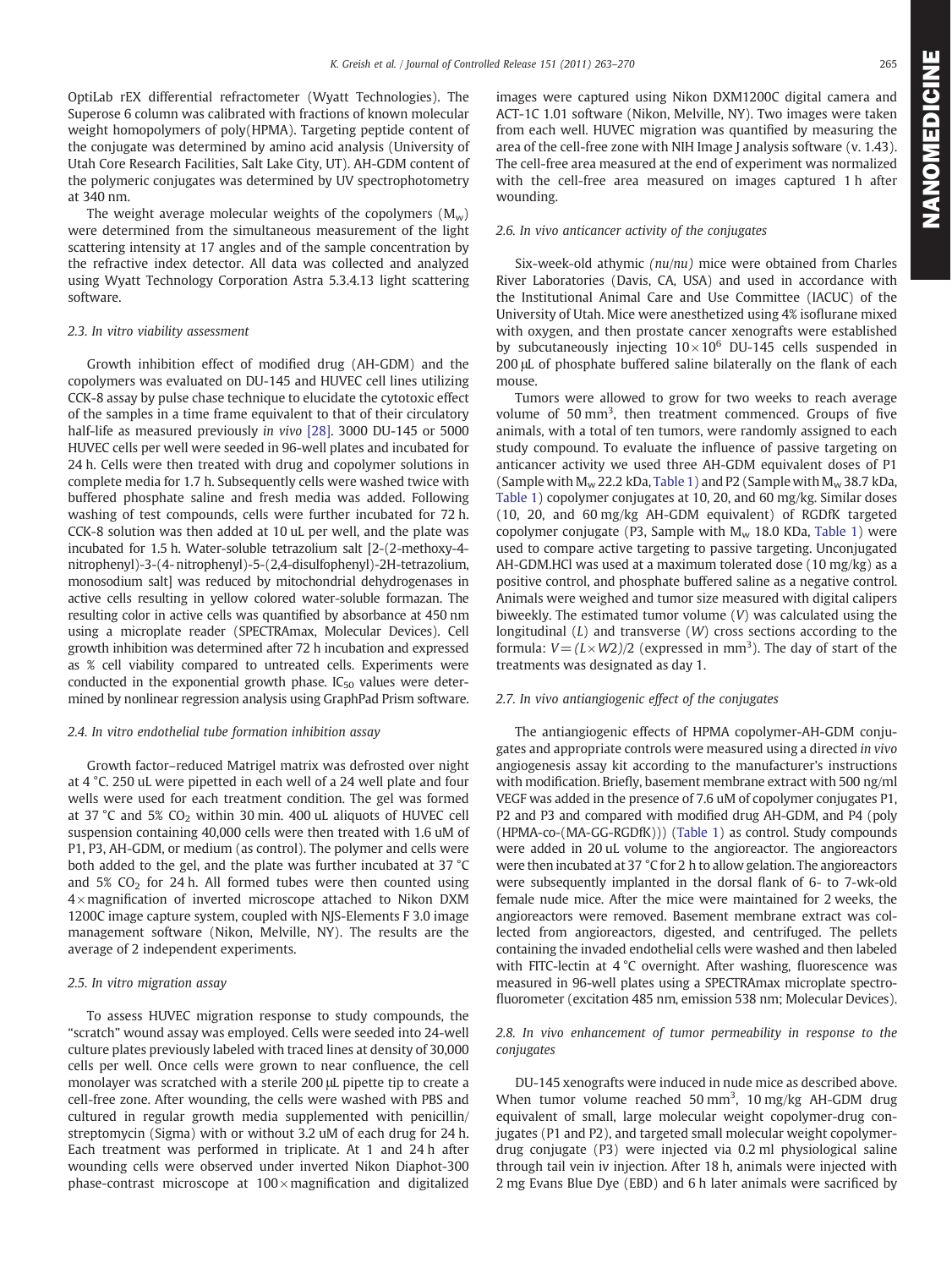CO2 asphyxiation. Tumors were collected, weighed and incubated with formamide at 37 °C for 72 h to extract EBD from tumor tissues. EBD level per 10 mg tumor weight was quantified as a function of emitted fluorescence at 680 nm (SPECTRAmax, Molecular Devices) when the samples were excited at 620 nm.

#### 2.9. Statistical analysis

Differences between means were assessed by student t test using Microsoft excel, and GraphPad Prism software. Data was expressed as the mean $\pm$  standard error of the mean (SEM). Significant differences were defined as  $P<0.05$ , and highly significant  $P<0.01$ .

# 3. Results and discussions

#### 3.1. Characteristics of HPMA copolymer conjugates

The feed composition and characteristics of HPMA copolymers are summarized in [Table 1.](#page-1-0) AH-GDM containing copolymers, i.e., P1 poly (HPMA-co-(MA-GFLG-AH-GDM)-co-(MA-GG-OH), (low molecular weight)), P2 poly(HPMA-co-(MA-GFLG-AH-GDM)-co-(MA-GG-OH)), (high molecular weight) and P3 poly(HPMA-co-MA-GFLG-AH-GDM)-co-(MA-GG-RGDfK), used a lysosomally degradable tetra peptide linker glycylphenylalanylleucylglycine to conjugate the drug with the polymer backbone while the targeting peptide RGDfK was conjugated with the non degradable dipeptide glycylglycyine. The absence of MA-GG-ONp during the synthesis of one of the nontargeted copolymers resulted in the formation of the high molecular weight polymer as ONp acts as a free radical quenching agent. The molecular weights were estimated by SEC. The SEC estimation was by calibrating the Superose 6 column using HPMA homopolymers of molecular weights 17 kDa, 27 kDa, 51 kDa, 95 kDa, 132 kDa, 200 kDa, and 300 kDa. The estimated weight average molecular weight of P1, P2 and P3 was 22.2 kDa, 18.05 kDa and 38.7 kDa with a poly dispersity index of 1.37, 1.91 and 1.30 respectively. Light scattering data also indicated the formation of small mass fraction  $($  <2%) of macromolecules which had molecular weights in excess of  $10^6$  Da. The hydrodynamic diameter as estimated by QELS for the three copolymers was 3.2 nm, 7.2 nm and 3.0 nm for P1, P2 and P3 copolymers respectively. It is important to note that QELS uses the Stokes–Einstein equation to calculate the hydrodynamic volume for a perfect sphere and thus slightly overestimates the hydrodynamic volume for the linear polymer. The AH-GDM drug contents of 19.99, 26.85 and 21.8 (%wt/wt) respectively were measured spectrophotometrically. Following attachment of RGDfK peptide to the polymeric precursor, P3 and P4 copolymers had an RGDfK peptide content of 0.469 mmol/g and 0.414 mmol/g respectively (Fig. 1).

### 3.2. In vitro growth inhibition assay

In this study DU-145 cells were exposed to polymer-drug conjugates for a time period that corresponds to plasma half life of the copolymers in an attempt to mimic the actual exposure time in vivo. At the end of incubation period cells were washed with phosphate buffered saline and incubation continued in fresh medium without drugs. HUVEC cells were treated similarly however none of the study compounds were able to exert growth inhibition at the highest concentration used under study conditions (data not shown). As shown in Fig. 2, the RGDfK targeted copolymer P3 showed the highest cytotoxicity compared to both the modified drug (AH-GDM) and untargeted P1 constructs after the brief period of 1.7 h exposure. The P3 showed 1.4 fold higher activity compared to the free AH-GDM after the short 1.7 h exposure time, possibly due to the recognition of the RGD moiety of the construct by  $\alpha_{v} \beta_3$  integrins that are frequently expressed on DU-145 cell surface [\[29\]](#page-7-0). Thus after rapid washing of various drug conjugates the targeted construct is expected to remain



Fig. 1. Structure of HPMA copolymer-AH-GDM-RGDfK conjugates. Copolymers contained the monocyclized RGDfK targeting moiety to target the  $\alpha_{\nu} \beta_3$  integrin with aminohexyl geldanamycin in the side chains.

attached to the cell surface while free, and untargeted drugs would be removed. Similar to the washing step in vitro, in vivo the rapid renal clearance of unconjugated drug would minimize the exposure time of prostate cancer cells to AH-GDM, with clear advantage of the constructs with RGDfK in the side chains.

### 3.3. In vitro endothelial cell tube formation assay

HUVECs have the capacity to form new blood vessels under appropriate conditions, namely the presence of a basement membrane matrix in which specific moieties such as RGD are recognized and function as anchoring points for cell migration and shape



Fig. 2. In vitro pulse chase growth inhibition of RGDfK targeted HPMA copolymer-AH-GDM compared to free and untargeted polymer constructs after short exposure to the drugs. Targeted construct shows the highest growth inhibition activity 2–8 fold higher than untargeted polymer-drug conjugate. For sample characteristics see [Table 1.](#page-1-0)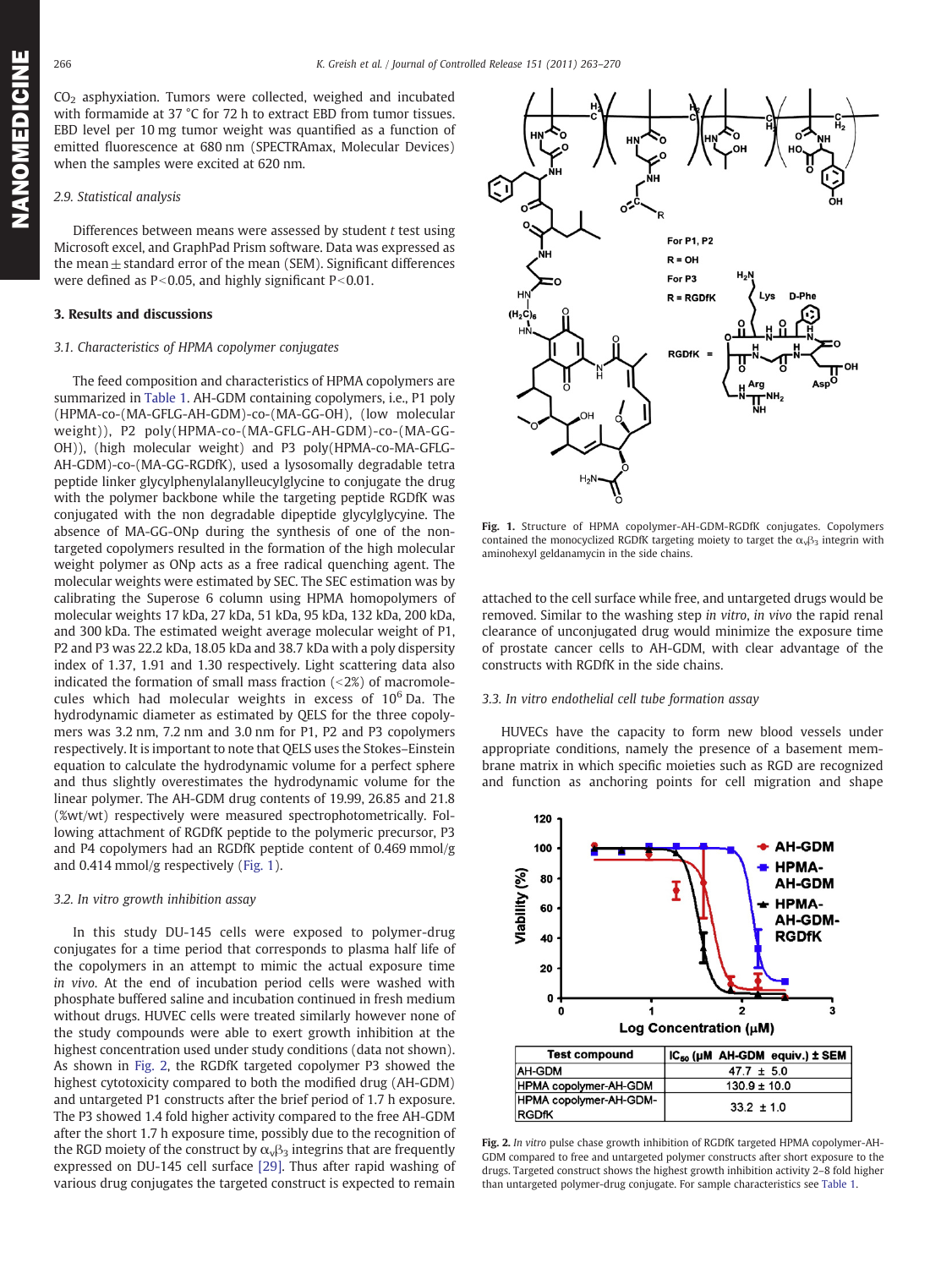metamorphosis [\[30\].](#page-7-0) Angiogenic stimuli (VEGF and FGF) are essential for endothelial cell proliferation and the specific make up of new vessels by endothelial cells. In this study we used Matrigel which is basement membrane extract of murine tumor supplemented with essential endothelial cell growth factors to challenge tube formation in the presence of different AH-GDM polymeric conjugates. As shown in Fig. 3, when HUVEC cells were exposed to 1.6 μM AH-GDM drug equivalence (3% of AH-GDM  $IC_{50}$ ), the RGDfK targeted conjugate P3 showed a significantly more potent inhibition of tube formation compared to non-targeted polymer-drug conjugates for the same dose. Even though the dose selected for this assay was far from that can cause cell death, functional impairment in the ability of endothelial cells to migrate, differentiate and proliferate as collectively measured by the number of tubes formed were clearly accentuated by the addition of RGDfK moiety. This accentuated impairment can be explained either due to a higher degree of AH-GDM internalization resulting from facilitated receptor mediated endocytosis, or due to the effect of the RGDfK moiety on endothelial cell response to VEGF through limiting VEGFR2 recycling and hence its availability at cell surface within the dose range studied [\[31\]](#page-7-0).



Fig. 3. In vitro tube formation assay of HUVEC cells in response to various study compounds. RGDfK targeted HPMA copolymer-AH-GDM conjugate significantly reduced the number of tubes formed compared to the control group as well as untargeted constructs. For sample characteristics see [Table 1.](#page-1-0) \*P value<0.05, \*\*P value $<$ 0.01.

# 3.4. Migration inhibition assay

Angiogenesis is a coordinated process that requires not only an increase in the synthesis and deposition of stromal proteins, but also a proliferation and migration of endothelial cells. To assess the effect of RGDfK delivery systems on HUVEC migration, the scratch wound assay was employed. In this assay HUVECs after wounding were incubated with drugs used at the same AH-GDM equivalent concentrations that did not affect cell viability for the duration of the experiment. To rule out possible involvement of targeting moiety, cells also were incubated with free RGDfK and P4 [\(Table 1\)](#page-1-0) at the concentrations equivalent to the concentration of the peptide added with the targeted conjugate.

Scratch wound assay indicated that HUVECs covered the wounded area almost completely within 24 h post-scratch [\(Fig. 4A](#page-5-0) and B). Neither free RGDfK (data not shown) nor P4 [\(Fig. 4](#page-5-0)C) affected the rate of wound healing. Similarly, both unconjugated AH-GDM and P1 did not affect the rate of wound healing ([Fig. 4](#page-5-0)D and E) showing that the open area remained after 24 h of cell exposure to the drugs. In contrast to these observations P3 significantly delayed the wound healing process resulting in almost 50% wounded area open after 24 h of cell exposure to the drug [\(Fig. 4](#page-5-0)F). The results clearly show that neither AH-GDM nor RGDfK alone were able to inhibit HUVEC migration indicating the advantage of the targeted delivery system compared to the untargeted one in delaying neoangiogenesis.

# 3.5. Anticancer activity of the conjugates in vivo

Prostate cancer is the second leading cause of cancer-related deaths in the United States. Patients with localized disease are usually treated with surgery or radiation, whereas the treatment for patients with a metastatic disease is purely palliative. Hormonal treatment represents the standard therapy for stage IV prostate cancer, but patients ultimately become unresponsive to androgen ablation. The current study is a continuation of our research strategy to develop targeted polymeric delivery systems that can significantly enhance the therapeutic index of prostate cancer chemotherapy. To this end, we have shown that the cyclic integrin targeting peptides (RGDfK) substantially increase the tumor accumulation of N-(2-hydroxypropyl)methacrylamide (HPMA) copolymers [\[22\].](#page-7-0) This study was conducted to examine the efficacy of RGDfK targeted geldanamycin derivative AH-GDM conjugated to HPMA copolymers compared to untargeted systems. We also compared this neoangiogenic targeting strategy to the well established EPR molecular size based targeting, in terms of tumor growth inhibition in the DU-145 human prostate model in nude mice.

As shown in [Fig. 5A](#page-5-0), P3 had the highest tumor growth inhibition at both 20, and 60 mg/kg doses respectively. At 60 mg/kg, the growth inhibition by the targeted polymeric conjugate was statistically significant when compared to the control group  $(P<0.01)$  and to the non-targeted P1 and P2 conjugates of both small and large molecular weight carriers ( $P<0.05$ ). Large molecular weight construct P2 (38.7 kDa) showed a trend towards higher tumor efficacy compared to P1 (22.2 kDa), the small molecular weight polymer drug conjugate, however this difference between groups was not statistically significant. Paradoxically, lower dose of the targeted P3, as well as large molecular weight P2 conjugates showed enhanced tumor growth. The RGDfK containing polymer-drug conjugate P3, with molecular weight of 18 kDa (which is below renal excretion threshold), has a much smaller hydrodynamic diameter (3.0 nm) than the 38.7 kDa nontargeted construct (7.3 nm) [\(Table 1\)](#page-1-0). Nevertheless the targetable system was significantly more effective in controlling tumor growth. This data indicates the value of active targeting of the neovasculature over passive EPR targeting. As shown in [Fig. 5](#page-5-0)B, the constructs used in this experiment had no effect in animal weight as reflected by the steady weight gain of all groups with no statistically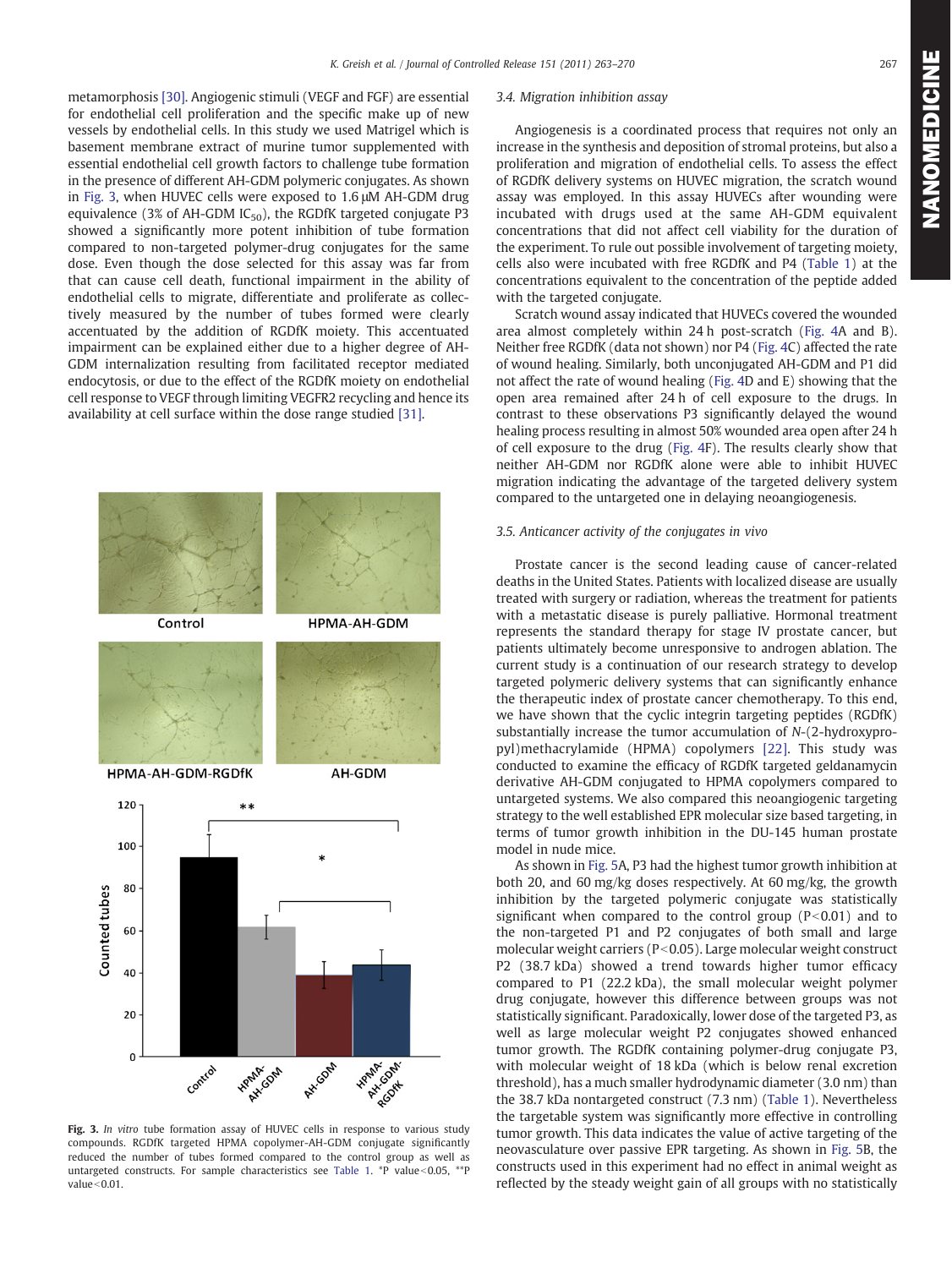<span id="page-5-0"></span>

Fig. 4. Effect of conjugates on HUVEC migration. Left; Representative photomicrographs of control cells at 1 h (A) and 24 h (B) post-scratch; cells treated with HPMA copolymer-RGDfK (C), AH-GDM (D), HPMA copolymer-AH-GDM (E), and HPMA copolymer-AH-GDM-RGDfK (F) 24 h post-scratch. All samples were used at the concentration equivalent to 3.2 μM of AH-GDM. Right; Quantitative analysis of sample effect on wound area healing 24 h post-scratch. Data are presented as mean $\pm$  S.D.  $n = 6$ , \*\*P value < 0.01.

AHGDM

HPMA-

AHGDM

HPMA-

AHGDM-**RGDfK** 

HPMA-

**RGDfK** 

significant difference compared to the control group. It is noteworthy that in this study we could safely inject 60 mg/kg of all the polymeric AH-GDM constructs, substantially higher than the MTD of free AH-GDM.

#### 3.6. Antiangiogenic effect of the conjugates

 $\mathbf 0$ 

Control

Geldanamycin derivatives including AH-GDM demonstrate potent inhibition of new vessel formation through different mechanisms. GDM binds to Hsp90 and inhibits Hsp90 mediated client protein unfolding. Inactivation of Hsp90 can result in antiangiogenic effect through multiple pathways including inhibiting the antiapoptotic signaling in response to VEGF in endothelial cells [\[13\],](#page-6-0) antagonistic effect against VEGF-induced endothelial cell migration [\[32\],](#page-7-0) inhibition of G-protein mediated transduction pathways that lead to the activation of iNOS and consequently to the neoangiogenic effects mediated by nitric oxide [\[14,15\]](#page-6-0). In addition, hypoxia-inducible factor (HIF-1 $\alpha$ ) which drives the transcription of VEGF, is essential for angiogenesis [\[33\]](#page-7-0). GDM derivatives have shown to inhibit Hsp90 mediated activation, stability, and function of HIF-1 $\alpha$  [\[11,12\].](#page-6-0) In our study, tumor size regression in DU-145 tumor bearing mice clearly indicated the advantageous antitumor effect of RGDfK targeted polymer drug conjugates (P3) compared to nontargeted systems



Fig. 5. A) Anticancer efficacy of HPMA copolymer-AH-GDM conjugates against DU-145 prostate cancer in nude mice. B) The weight change of nude mice in response to treatment with HPMA copolymers. S; small molecular weight, and L; large molecular weight (see [Table 1](#page-1-0)). \*\*P<0.01, and \*P<0.05 compared to control group.

(P1 and P2). In order to correlate the in vivo antiangiogenic mechanism with this antitumor effect we used the directed in vivo angiogenesis assay [\[34\]](#page-7-0). In this assay, we adopted the in situ application of various polymeric conjugates studied in the angioreactor at concentrations far below the  $IC_{50}$  of the AH-GDM contents, to allow for vessel formation and comparison across the study compounds. As shown in [Fig. 6,](#page-6-0) all the compounds under study showed significant suppression of new vessel formation at the dose under investigation compared to the control group or to conjugate P4 not containing AH-GDM. The difference between the study compounds was not statistically significant. Although this result proves the antiangiogenic potential of various constructs with AH-GDM, it does not show any added advantage due to RGDfK targeting. This can be explained by the nature of the assay, where all the study compounds are mixed with the basement membrane extract gel in the angioreactor prior to implantation into the animals, which nullify any targeting advantage that can be provided by the targeting moiety.

# 3.7. Enhancement of tumor permeability in response to HPMA copolymer-geldanamycin-RGDfK conjugates at sub-therapeutic doses

As shown in Fig. 5A, RGDfK targeted P3 had superior anticancer efficacy compared to untargeted P1 constructs at both 20, and 60 mg/kg AH-GDM equivalence. Conversely, 10 mg/kg of targeted polymeric conjugate showed considerable tumor progression that exceeds that of control group. As known for many cytotoxic anticancer agents, sub-therapeutic doses can result in adverse tumor growth. In our study we examined if this effect can be associated with abnormal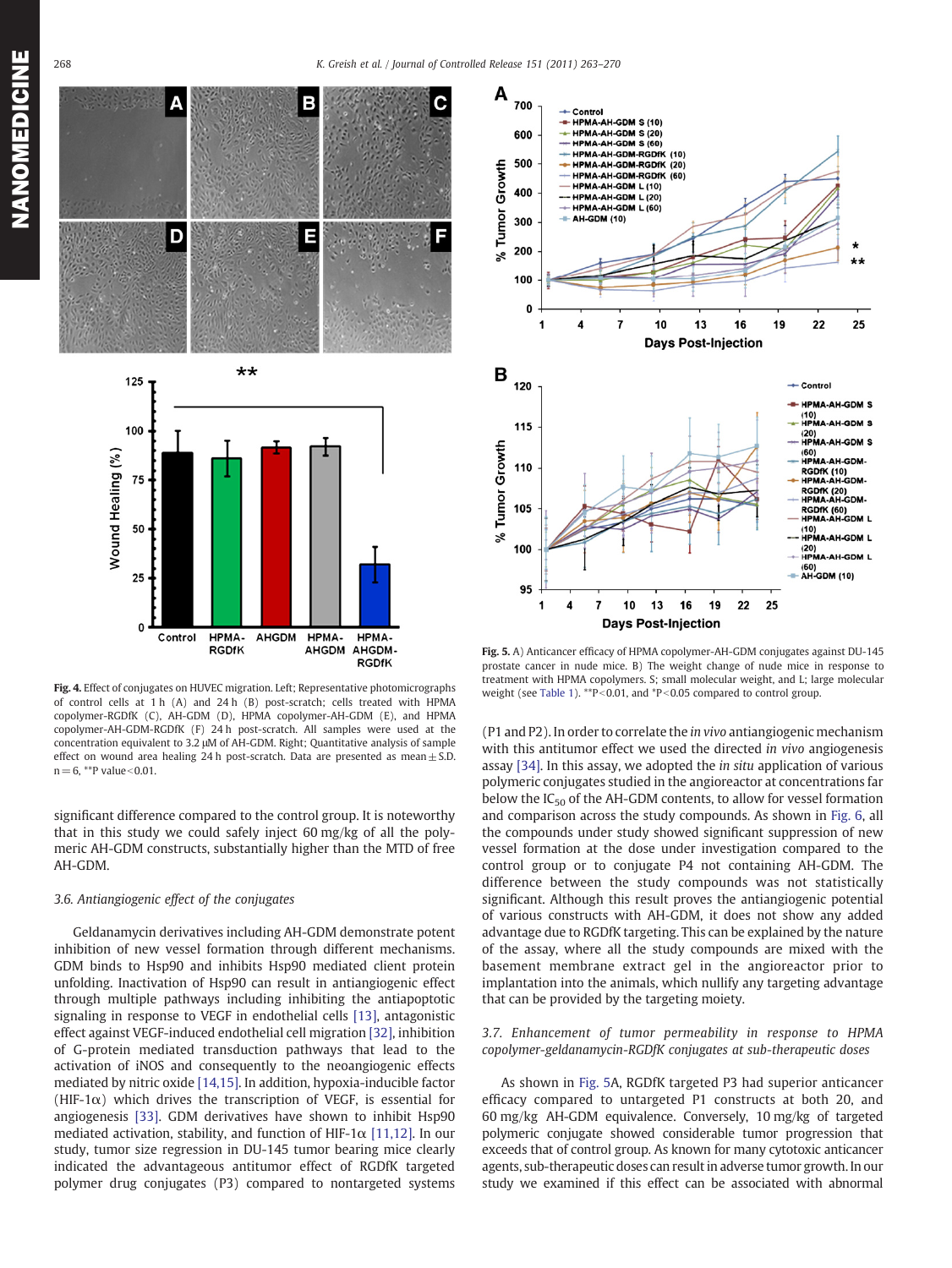<span id="page-6-0"></span>

Fig. 6. Directed in vivo angiogenesis assay in response to polymeric AH-GDM conjugates. After implantation with angioreactors containing basement membrane extract with growth factors for 2 weeks, angioreactors were removed from the mice, cells were collected from basement membrane extract and labeled with FITC-lectin. Then, fluorescence was measured by spectrofluorometry. All AH-GDM-containing polymeric conjugates significantly reduced neoangiogenesis in nude mice compared to the control group. \*\* P value <  $0.01$  compared to control group.

vascular function. For this study, we used the same model of DU-145 prostate cancer in nude mice, and evaluated the EBD concentration as a model of putative nanomedicine in tumors, 24 h after injection of 10 mg/kg AH-GDM equivalence in mice (Fig. 7).

As shown in Fig. 6, RGDfK targeted P3 conjugates have the highest permeability per tumor gm weight, followed by the large molecular weight constructs, then small molecular weight P1 and finally the unconjugated AH-GDM. This order of enhanced permeability matches the tumor volume in [Fig. 5](#page-5-0)A. One possible explanation that can account for the increased permeability accompanied with the low dose of P3 administration is that, low dose of RGDfK peptide itself can account for the higher permeability. While high dose RGDfK peptides have shown to inhibit tumor angiogenesis [\[35\]](#page-7-0), low dose of the peptide can enhance the tumor angiogenesis due to promoting the Rab4A-mediated recycling of both  $\alpha_{\nu} \beta_3$  integrin and VEGFR2 in



Fig. 7. Evans blue dye (EBD) concentration as a model of putative macromolecular drug concentration in DU-145 tumors. At 10 mg/kg AH-GDM equivalent, RGDfK targeted conjugate increased the EBD concentration in tumors by approximately 2 fold greater than the control group. The differences between HPMA copolymer-AH-GDM-RGDfK and control as well as the targeted and untargeted conjugates were statistically significant. \*P value< $0.05$ , \*\*P value< $0.01$ .

NANOMEDICINE NANOMEDIA NANOMA

response to VEGF and hence enhance endothelial cell migration and proliferation [\[31\]](#page-7-0). Indeed, when this study was repeated with only the P4 sample high permeability was observed (data not shown). To our knowledge, this is the first report that describes higher permeability of tumor tissue in response to lower doses of RGDfK targeted conjugates. The clinical benefit of exploiting this phenomenon is clear for enhancing the delivery of co-administered drugs with low doses of RGDfK conjugates.

# 4. Conclusions

This study demonstrates the anticancer efficacy of P3 (RGDfK targeted polymer drug conjugate) and its superior activity over the passive targeting of large molecular weight P2 conjugates. The anticancer effect of study compounds can be attributed at least partially to the antiangiogenic effect of the drug as demonstrated both in vitro and in vivo. In addition, the enhanced permeability of tumor tissues in response to low doses of RGDfK targeted polymeric constructs is reported. The enhanced permeability of polymeric RGDfK conjugates at lower doses can be exploited as a mechanism for enhancing the delivery of chemotherapeutic agents to solid tumors. The results of the current study warrant exploration of the use of RGDfK targeted drugs for clinical management of prostate cancer.

# Acknowledgments

The authors thank Michele Grüner for her excellent technical support. This work was supported by the National Institutes of Health (R01-EB007171) and the Utah Science Technology and Research (USTAR) Initiative.

#### References

- [1] J. Folkman, Angiogenesis in cancer, vascular, rheumatoid and other disease, Nat. Med. 1 (1) (1995) 27–31.
- [2] G. Neufeld, T. Cohen, S. Gengrinovitch, Z. Poltorak, Vascular endothelial growth factor (VEGF) and its receptors, FASEB J. 13 (1) (1999) 9–22.
- [3] A.K. Olsson, A. Dimberg, J. Kreuger, L. Claesson-Welsh, VEGF receptor signalling in control of vascular function, Nat. Rev. Mol. Cell Biol. 7 (5) (2006) 359–371.
- [4] K.M. Cook, W.D. Figg, Angiogenesis inhibitors: current strategies and future prospects, CA Cancer J. Clin. 60 (4) (2010) 222–243.
- [5] P.J. Polverini, Cellular adhesion molecules newly identified mediators of angiogenesis, Am. J. Pathol. 148 (4) (1996) 1023–1029.
- [6] A. Meyer, J. Auernheimer, A. Modlinger, H. Kessler, Targeting RGD recognizing integrins: drug development, biomaterial research, tumor imaging and targeting, Curr. Pharm. Des. 12 (22) (2006) 2723–2747.
- [7] O. Cleaver, D.A. Melton, Endothelial signaling during development, Nat. Med. 9 (6) (2003) 661–668.
- [8] C. Derleth, I.A. Mayer, Antiangiogenic therapies in early-stage breast cancer, Clin. Breast Cancer 10 (Suppl 1) (2010) E23–E31.
- [9] C. Hwang, E.I. Heath, Angiogenesis inhibitors in the treatment of prostate cancer, J. Hematol. Oncol. 3 (2010) 26.
- [10] J.M. Holzbeierlein, A. Windsperger, G. Vielhauer, Hsp90: a drug target? Curr. Oncol. Rep. 12 (2) (2010) 95–101.
- [11] J.S. Isaacs, Y.J. Jung, E.G. Mimnaugh, A. Martinez, F. Cuttitta, L.M. Neckers, Hsp90 regulates a von Hippel Lindau-independent hypoxia-inducible factor-1 alphadegradative pathway, J. Biol. Chem. 277 (33) (2002) 29936–29944.
- [12] E. Minet, D. Mottet, G. Michel, I. Roland, M. Raes, J. Remacle, C. Michiels, Hypoxiainduced activation of HIF-1: role of HIF-1alpha-Hsp90 interaction, FEBS Lett. 460 (2) (1999) 251–256.
- [13] S. Dias, S.V. Shmelkov, G. Lam, S. Rafii, VEGF(165) promotes survival of leukemic cells by Hsp90-mediated induction of Bcl-2 expression and apoptosis inhibition, Blood 99 (7) (2002) 2532–2540.
- [14] G. Garcia-Cardena, R. Fan, V. Shah, R. Sorrentino, G. Cirino, A. Papapetropoulos, W.C. Sessa, Dynamic activation of endothelial nitric oxide synthase by Hsp90, Nature 392 (6678) (1998) 821–824.
- [15] A. Brouet, P. Sonveaux, C. Dessy, S. Moniotte, J.L. Balligand, O. Feron, Hsp90 and caveolin are key targets for the proangiogenic nitric oxide-mediated effects of statins, Circ. Res. 89 (10) (2001) 866–873.
- [16] D.B. Solit, F.F. Zheng, M. Drobnjak, P.N. Munster, B. Higgins, D. Verbel, G. Heller, W. Tong, C. Cordon-Cardo, D.B. Agus, H.I. Scher, N. Rosen, 17-Allylamino-17 demethoxygeldanamycin induces the degradation of androgen receptor and HER-2/neu and inhibits the growth of prostate cancer xenografts, Clin. Cancer Res. 8 (5) (2002) 986–993.